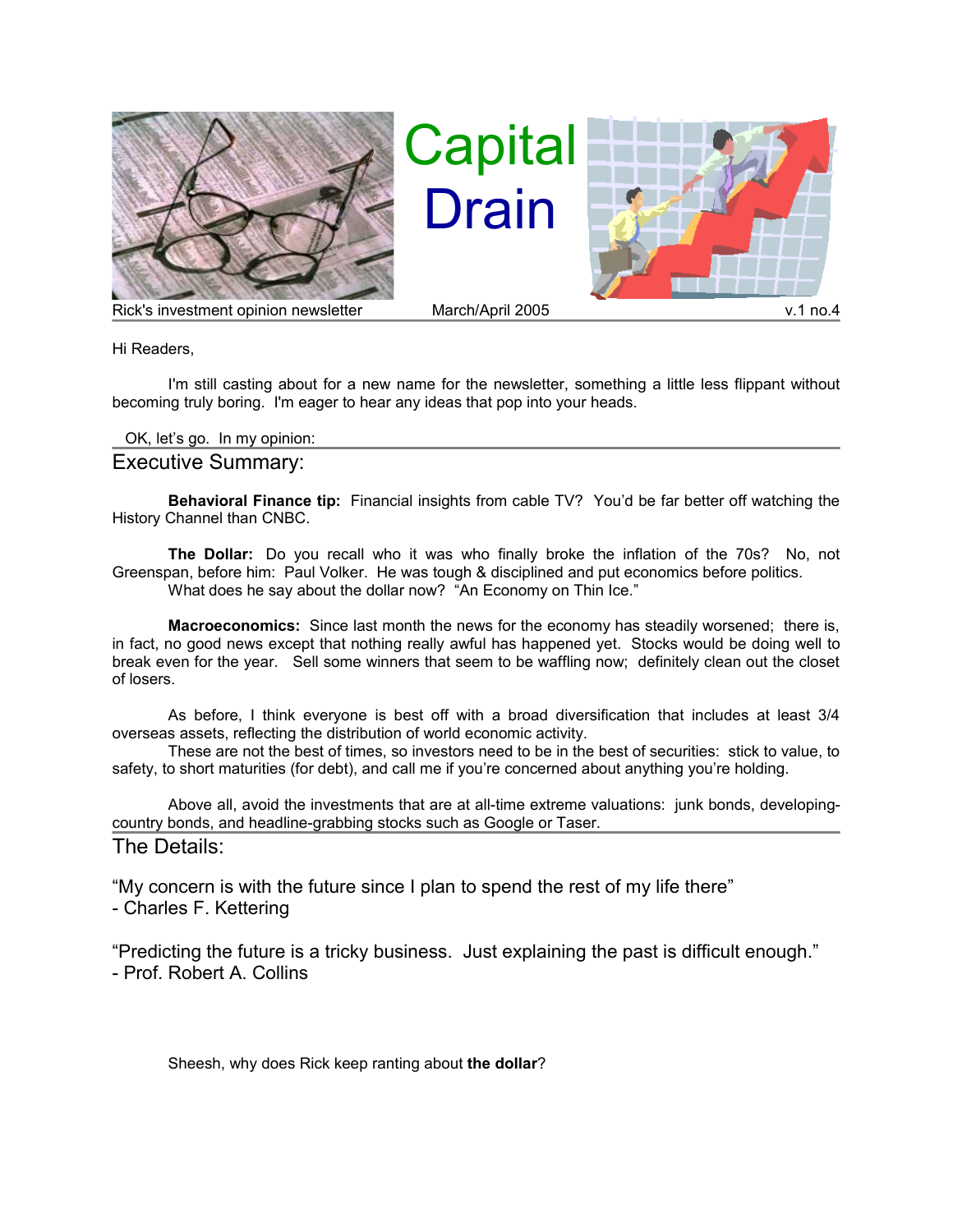Because the current currency imbalance is like a massive snowfield poised above an idyllic Alpine town. One of these days someone will sneeze or slam a door, and the whole mountainside will come roaring down. If you listen carefully, you can hear the stresses in the snowpack groaning.

As of last Sunday, you no longer have to take my word for it. Paul Volker, previous Chairman of the Federal Reserve, put in his two cents: ["An Economy on Thin Ice."](http://www.washingtonpost.com/wp-dyn/articles/A38725-2005Apr8.html?nav=most_emailed) Volker was an Undersecretary of the Treasury under Nixon, and was appointed to the Fed by President Carter. He had the guts to stand up to Washington's expediency-before-economics politics. Volker saw that the only way to end the inflation of the 1970s was to raise interest rates a lot, even though that would cause a deep, politically dangerous recession (which temporarily caused my first job offer after college to be withdrawn!). Today he is showing that age hasn't dulled his spirit; his straight talk about the folly of excess indulgence and debt (personal and governmental) isn't apocalyptic, but it is sensible, firm, and calls for action.

You can also read a nice piece by Morgan Stanley's Chief Economist Stephen Roach, in which he [amplifies on Volker's comments.](http://www.morganstanley.com/GEFdata/digests/20050415-fri.html)

In a nutshell: an historically extremely unusual situation is putting a lot of pressure on the dollar to depreciate, although this is most often described now as pressure for China and Japan to let their currencies appreciate.

If you're holding dollar-denominated assets when the dollar drops 30% relative to the world's currencies, you lose 30% of your spending power for anything except pure domestic goods. You can still buy eggs or apples, but sneakers and DVD players and oil will suddenly, magically, cost 30% more.

The way to guard against this is to have some relatively large portion of your investments in overseas assets. You can still find the same types of assets you like: value stocks or government bonds or whatEVerr. But if the dollar falls x%, the money that's parked overseas will be able to come home appreciated by that same x%.

## So, as I said last time:

1) I expect that the dollar will continue sliding sooner rather than later. Maybe not, but that's my expectation.

2) Even if it doesn't go down, it sure as heck won't go up. Thus, investments diversified overseas have negligible downside currency risk, have as good a chance to perform well as dollar investments, and have the advantage of being the right place to be standing if the dollar dam breaks.

If you're still curious, you can read more about the dollar's precarious position in my [previous](http://www.ricks-cafe.net/CapDrain/CapDrain_v1n3.html) [letter.](http://www.ricks-cafe.net/CapDrain/CapDrain_v1n3.html)

That was a long riff on the dollar, so I'll be merciful and give you just a short one on **Macroeconomics**. Stock prices try to predict future corporate profits, but the predictions tend to come from projecting current conditions into the future! The problem is that when things look rosy, people start to project that they'll always be rosy. Thus, stock prices get bid up to unsustainable levels, "priced for perfection." When the economy gets less rosy, then the stock prices look too high.

This cycle particularly matters right now. From lows in 2001, corporate profits have been rising for four years. In fact, even the profit margins have been rising, i.e., the profit as a percentage of overall sales. That's typical of the recovery from a recession.

The next typical step of the recovery is that profit growth slows dramatically. It's still a growing economy, not the start of a recession. The companies mostly still make profits, but smaller and smaller ones. The rosy projections of ever-increasing profits, however, suddenly hit the reality of flat and variable performance. Earnings disappointments lead to lowered expectations and lower stock prices.

That's likely to be our story for this year and perhaps another few. The best years of this recovery are probably behind us.

Stock prices can, of course, do anything. They're notoriously volatile and unpredictable (and frustrating!) in the very short run. In any longer run, however, they do adjust to profit levels. That means we're probably coming into a period when stocks will do less well.

In particular, growth stocks, whose prices are bid up by expectations of ever-compounding growth, are likely to do least well. By contrast, value stocks, whose prices reflect proven and steady earning capacity, are likely to do better.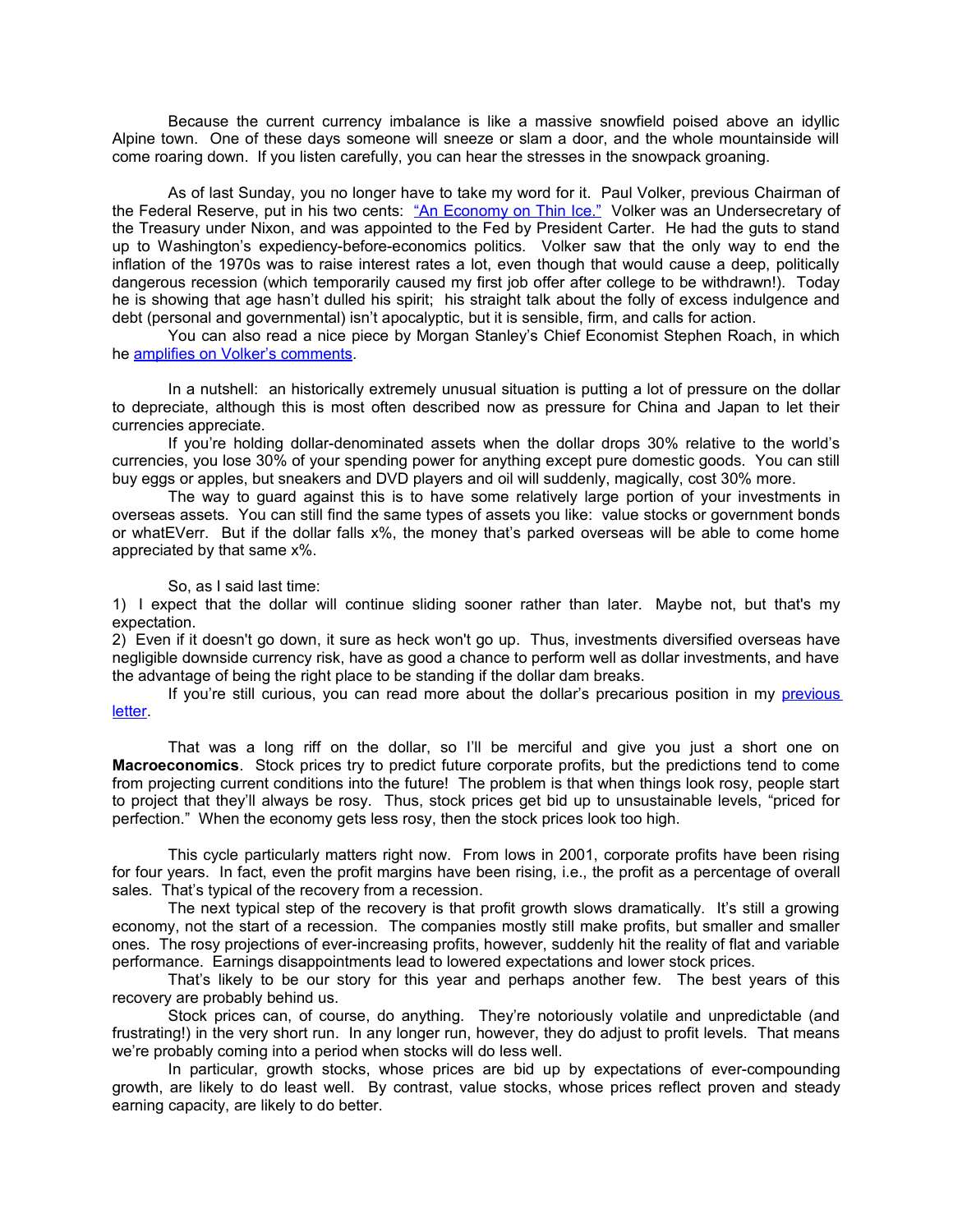This would be a good time to be sure that the portion of your portfolio which is in US stocks should be in relatively reliable value (low P/E, perhaps dividend-paying) stocks. Many no-load mutual funds provide an easy way to get a well-diversified selection of value stocks.

## **BeFi**

Behavioral Finance in a nutshell is: to err is human, including humans who make investments.

One suite of errors that people not just make, but are systematically prone to, centers around our attention span. We tend to give the most weight to experiences which are most recent, a habit called the Availability bias.

So imagine: if you were exposed to an investment news source that overwhelmingly featured good investment news, rosy projections, and recent success stories, might you not come to think that the investing environment is good and getting better? I think so.

CNBC is such a rosy news source. Why should I accuse them of bias? Because their ratings (and thus their ad revenue) clearly, historically, go up when market sentiment is up, and down in bear markets. They have every incentive to try to tell the cheeriest, most encouraging version of financial events that they can within sometimes loose limits of honesty.

They don't have to lie to be misleading; they only have to be good entertainers and emphasize the positive. Perhaps without even meaning to, they act as cheerleaders for the market, raising estimates after every up day and calling bottoms after every drop.

I don't mean to pick on the NBC organization alone. All the cable-TV financial news suffers the same problem. CNBC is just the surviving king of the hill after others such as CNNfn have shut down.

If you want good investment news, I recommend that you go for less quantity and more quality. My favorite is the weekly magazine (they call themselves a newspaper) [The Economist.](http://www.economist.com/) It also has the virtues of being literate, thoughtful, and covering world news extremely well.

 If you must watch cable TV, you'd probably get just as much investment benefit from watching the History Channel. Maybe more. Instead of being inundated with ephemeral trivia, some of the history shows might help with insights about the longer-term and larger ebb and flow of economies and markets.